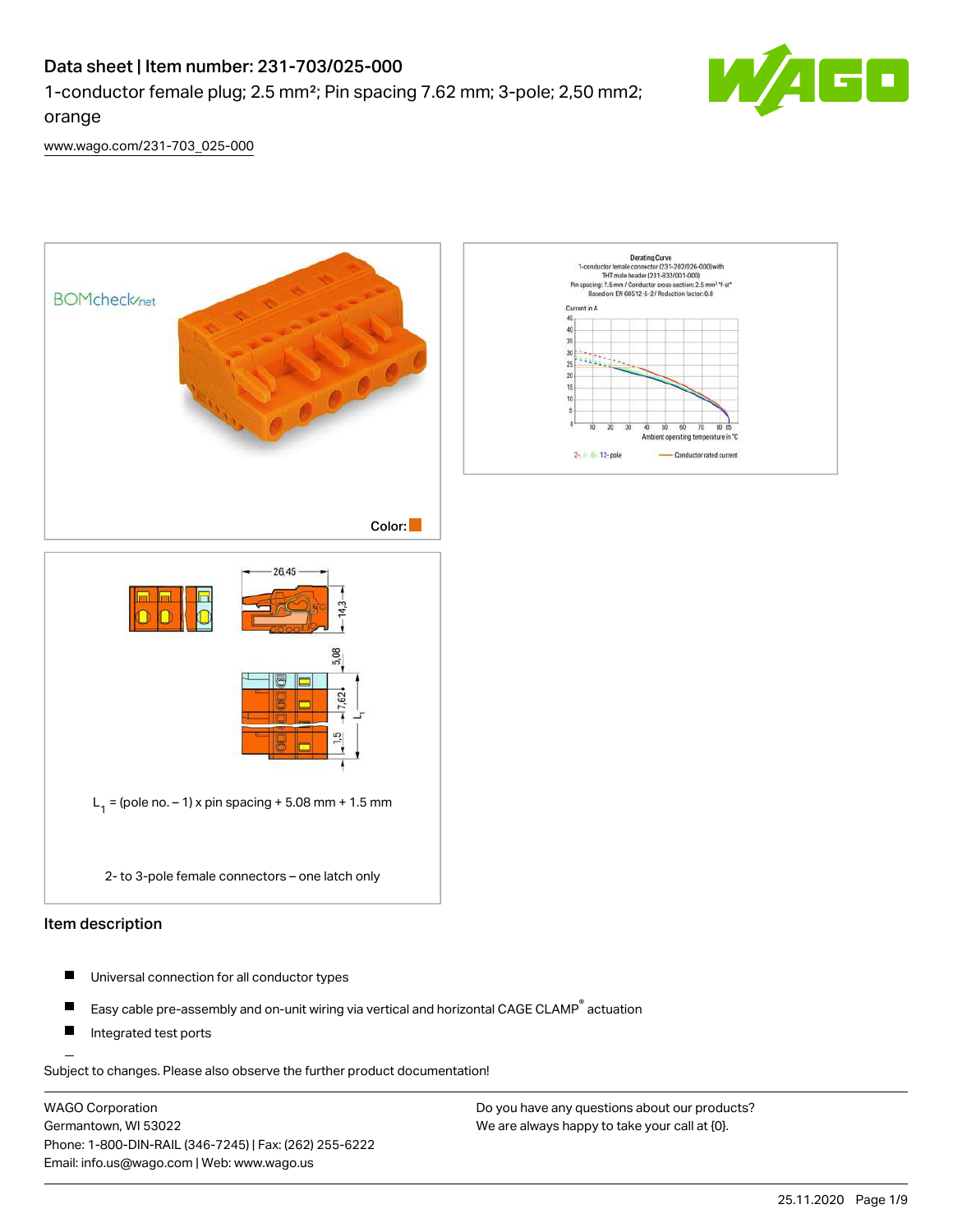

**With coding fingers** 

#### Safety information 1:

The MULTI CONNECTION SYSTEM (MCS) is designed without breaking capacity for compliance with DIN EN 61984. When used as intended, MCS Connectors shall not be connected/disconnected when live or under load. The circuit design should ensure header pins, which can be touched, are not live when unmated.

## Data Electrical data

#### Ratings per IEC/EN 60664-1

| Rated voltage (III / 3)     | 500 V                                                                |
|-----------------------------|----------------------------------------------------------------------|
| Rated surge voltage (III/3) | 6 <sub>k</sub> V                                                     |
| Rated voltage (III/2)       | 630 V                                                                |
| Rated surge voltage (III/2) | 6 <sub>kV</sub>                                                      |
| Nominal voltage (II/2)      | 1000V                                                                |
| Rated surge voltage (II/2)  | 6 <sub>k</sub> V                                                     |
| Rated current               | 16A                                                                  |
| Legend (ratings)            | (III / 2) $\triangleq$ Overvoltage category III / Pollution degree 2 |

## Ratings per UL 1059

| Rated voltage UL (Use Group B) | 300 V |
|--------------------------------|-------|
| Rated current UL (Use Group B) | 15 A  |
| Rated voltage UL (Use Group D) | 300 V |
| Rated current UL (Use Group D) | 10 A  |

## Ratings per CSA

| Rated voltage CSA (Use Group B) | 300 V |
|---------------------------------|-------|
| Rated current CSA (Use Group B) | 15 A  |
| Rated voltage CSA (Use Group D) | 300 V |
| Rated current CSA (Use Group D) | 10 A  |

## Connection data

| Connection technology   | CAGE CLAMP                             |
|-------------------------|----------------------------------------|
| Actuation type          | Operating tool                         |
| Solid conductor         | $0.082.5$ mm <sup>2</sup> / 28  12 AWG |
| Fine-stranded conductor | $0.082.5$ mm <sup>2</sup> / 28  12 AWG |

Subject to changes. Please also observe the further product documentation!

| <b>WAGO Corporation</b>                                | Do you have any questions about our products? |
|--------------------------------------------------------|-----------------------------------------------|
| Germantown, WI 53022                                   | We are always happy to take your call at {0}. |
| Phone: 1-800-DIN-RAIL (346-7245)   Fax: (262) 255-6222 |                                               |
| Email: info.us@wago.com   Web: www.wago.us             |                                               |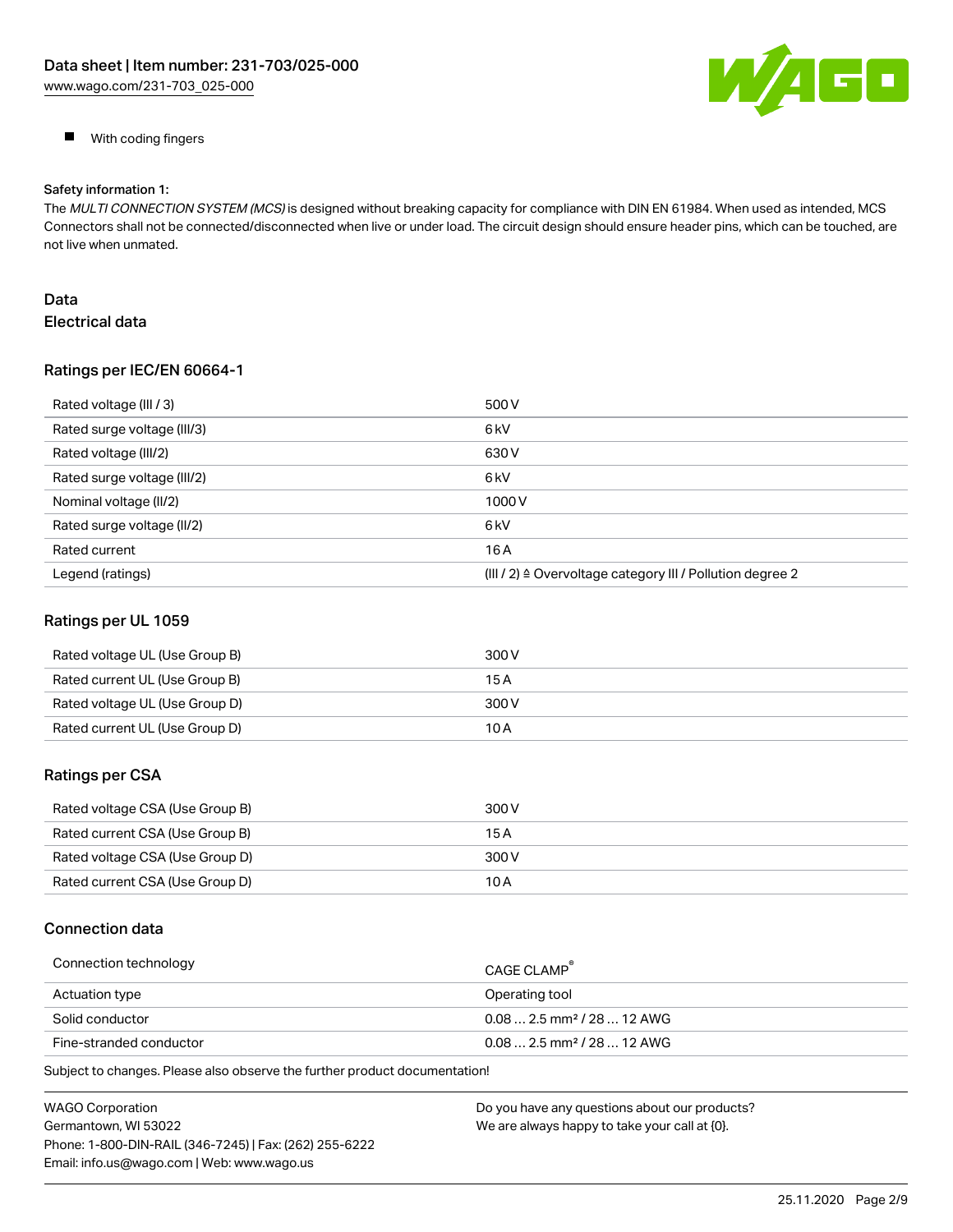[www.wago.com/231-703\\_025-000](http://www.wago.com/231-703_025-000)



| Fine-stranded conductor; with insulated ferrule   | $0.251.5$ mm <sup>2</sup> |
|---------------------------------------------------|---------------------------|
| Fine-stranded conductor; with uninsulated ferrule | $0.252.5$ mm <sup>2</sup> |
| Strip length                                      | 89 mm / 0.31  0.35 inch   |
| Pole No.                                          | 3                         |
| Total number of potentials                        | 3                         |
| Number of connection types                        |                           |
| Number of levels                                  |                           |
| Conductor entry direction to mating direction     | 0°                        |

## Physical data

| Pin spacing | 7.62 mm               |
|-------------|-----------------------|
| Width       | 21.82 mm / 0.859 inch |
| Height      | 14.3 mm / 0.563 inch  |
| Depth       | 26.45 mm / 1.041 inch |

## Plug-in connection

| Contact type (pluggable connector) | Female connector/socket |
|------------------------------------|-------------------------|
| Connector (connection type)        | for conductors          |
| Mismating protection               | No                      |

## Material Data

| Color                    | orange                            |
|--------------------------|-----------------------------------|
| Material group           |                                   |
| Insulation material      | Polyamide 66 (PA 66)              |
| Clamping spring material | Chrome nickel spring steel (CrNi) |
| Contact material         | Copper alloy                      |
| Contact plating          | tin-plated                        |
| Fire load                | $0.11$ MJ                         |
| Weight                   | 6.5g                              |

## Environmental Requirements

Limit temperature range  $-60...+85$  °C

## Commercial data

| Product Group  | 3 (Multi Conn. System) |
|----------------|------------------------|
| Packaging type | <b>BOX</b>             |

Subject to changes. Please also observe the further product documentation!

| <b>WAGO Corporation</b>                                | Do you have any questions about our products? |
|--------------------------------------------------------|-----------------------------------------------|
| Germantown, WI 53022                                   | We are always happy to take your call at {0}. |
| Phone: 1-800-DIN-RAIL (346-7245)   Fax: (262) 255-6222 |                                               |
| Email: info.us@wago.com   Web: www.wago.us             |                                               |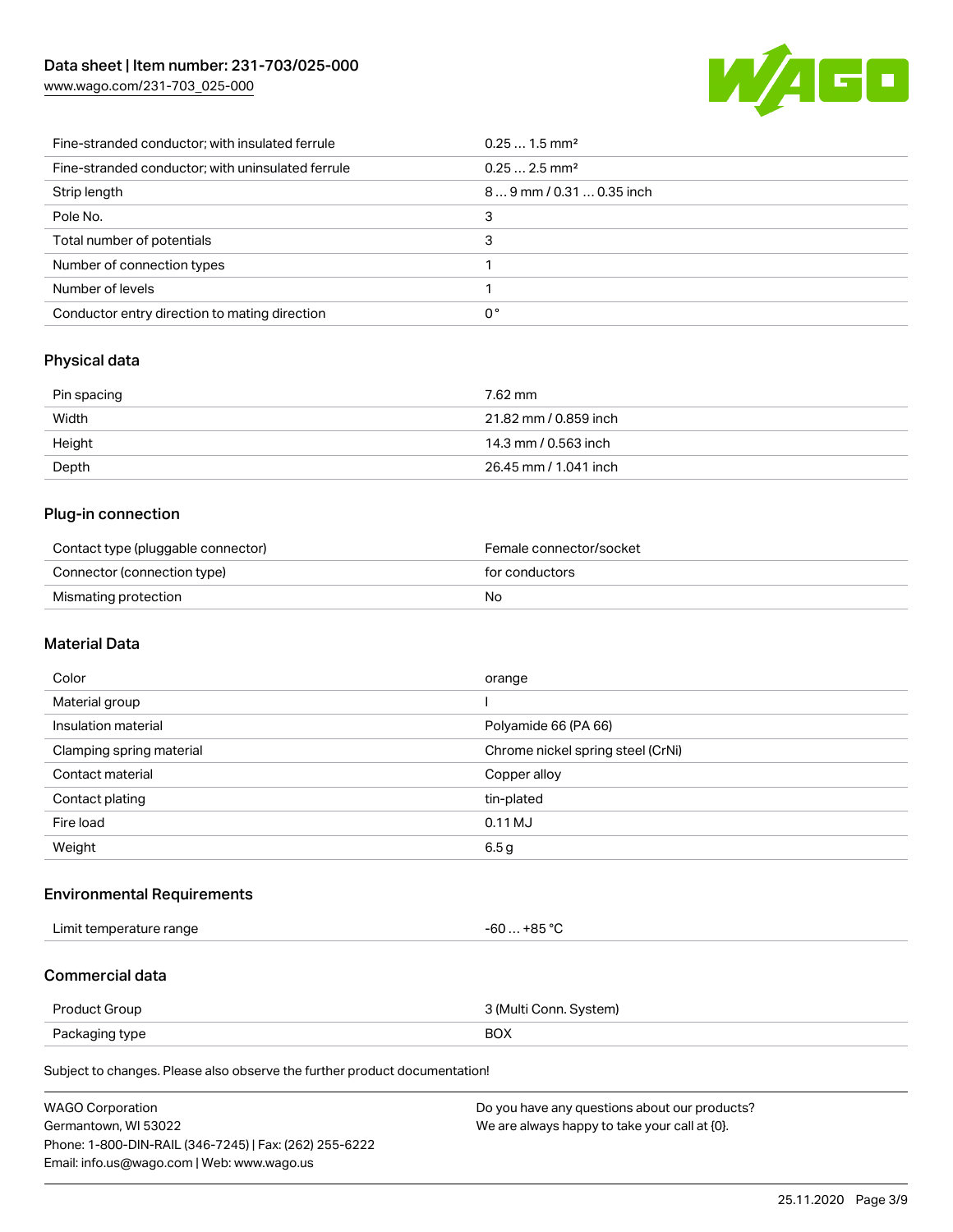[www.wago.com/231-703\\_025-000](http://www.wago.com/231-703_025-000)



| Country of origin     | DE            |
|-----------------------|---------------|
| <b>GTIN</b>           | 4044918376440 |
| Customs tariff number | 85366990990   |

## Approvals / Certificates

#### Country specific Approvals

| Logo | Approval                               | <b>Additional Approval Text</b> | Certificate<br>name |
|------|----------------------------------------|---------------------------------|---------------------|
| Æ    | <b>CSA</b><br>DEKRA Certification B.V. | C <sub>22.2</sub>               | 1466354             |

#### Ship Approvals

| Logo          | Approval            | <b>Additional Approval Text</b> | Certificate<br>name |
|---------------|---------------------|---------------------------------|---------------------|
| 0             | BV                  | IEC 60998                       | 11915/D0            |
| <b>BUREAU</b> | Bureau Veritas S.A. |                                 | BV                  |

## Compatible products

#### Marking accessories

|                     | Item no.: 210-331/762-202                                                                              | www.wago.com/210-331             |  |
|---------------------|--------------------------------------------------------------------------------------------------------|----------------------------------|--|
|                     | Marking strips; as a DIN A4 sheet; MARKED; 1-16 (100x); Height of marker strip: 2.3 mm/0.091 in; Strip | /762-202                         |  |
|                     | length 182 mm; Horizontal marking; Self-adhesive; white                                                |                                  |  |
|                     | Item no.: 210-332/762-020                                                                              |                                  |  |
|                     | Marking strips; as a DIN A4 sheet; MARKED; 1-20 (80x); Height of marker strip: 3 mm; Strip length 182  | www.wago.com/210-332<br>/762-020 |  |
|                     | mm; Horizontal marking; Self-adhesive; white                                                           |                                  |  |
|                     | Item no.: 210-833                                                                                      |                                  |  |
|                     | Marking strips; on reel; 6 mm wide; plain; Self-adhesive; white                                        | www.wago.com/210-833             |  |
|                     | Item no.: 210-834                                                                                      |                                  |  |
|                     | Marking strips; on reel; 5 mm wide; plain; Self-adhesive; white                                        | www.wago.com/210-834             |  |
| General accessories |                                                                                                        |                                  |  |
|                     | Item no.: 231-669                                                                                      |                                  |  |
|                     | ockout caps; for covering unused clamping units; orange                                                | www.wago.com/231-669             |  |
| Insulation stop     |                                                                                                        |                                  |  |
|                     | Item no.: 231-673                                                                                      |                                  |  |
|                     | Insulation stop; $0.08-0.2$ mm <sup>2</sup> / $0.2$ mm <sup>2</sup> "s"; white                         | www.wago.com/231-673             |  |

| <b>WAGO Corporation</b>                                |
|--------------------------------------------------------|
| Germantown, WI 53022                                   |
| Phone: 1-800-DIN-RAIL (346-7245)   Fax: (262) 255-6222 |
| Email: info.us@wago.com   Web: www.wago.us             |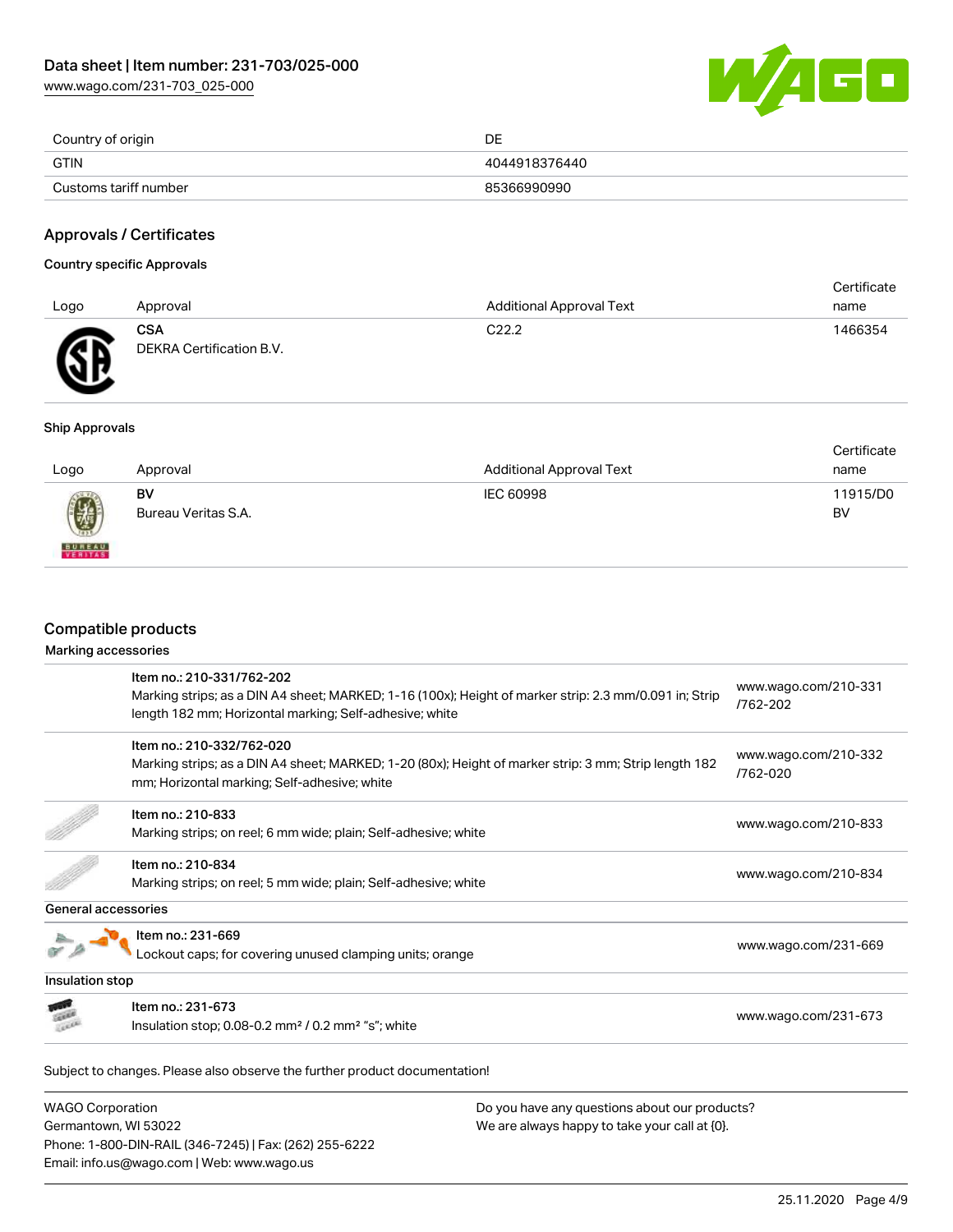# Data sheet | Item number: 231-703/025-000

[www.wago.com/231-703\\_025-000](http://www.wago.com/231-703_025-000)



|                     | Item no.: 231-674                                                                                                       | www.wago.com/231-674 |
|---------------------|-------------------------------------------------------------------------------------------------------------------------|----------------------|
|                     | Insulation stop; 0.25 - 0.5 mm <sup>2</sup> ; light gray                                                                |                      |
|                     | Item no.: 231-675                                                                                                       | www.wago.com/231-675 |
|                     | Insulation stop; 0.75 - 1 mm <sup>2</sup> ; dark gray                                                                   |                      |
| check               |                                                                                                                         |                      |
|                     | Item no.: 210-136                                                                                                       | www.wago.com/210-136 |
|                     | Test plug; 2 mm Ø; with 500 mm cable                                                                                    |                      |
|                     | Item no.: 210-137                                                                                                       |                      |
|                     | Test plug; 2.3 mm Ø; with 500 mm cable                                                                                  | www.wago.com/210-137 |
|                     | Item no.: 231-662                                                                                                       |                      |
|                     | Test plugs for female connectors; for 7.5 mm and 7.62 mm pin spacing; 2,50 mm <sup>2</sup> ; light gray                 | www.wago.com/231-662 |
| Strain relief plate |                                                                                                                         |                      |
|                     | Item no.: 232-683                                                                                                       | www.wago.com/232-683 |
|                     | Strain relief housing; orange                                                                                           |                      |
| ferrule             |                                                                                                                         |                      |
|                     | Item no.: 216-101                                                                                                       | www.wago.com/216-101 |
|                     | Ferrule; Sleeve for 0.5 mm <sup>2</sup> / AWG 22; uninsulated; electro-tin plated; silver-colored                       |                      |
|                     | Item no.: 216-102                                                                                                       | www.wago.com/216-102 |
|                     | Ferrule; Sleeve for 0.75 mm <sup>2</sup> / AWG 20; uninsulated; electro-tin plated; silver-colored                      |                      |
|                     | Item no.: 216-103                                                                                                       |                      |
|                     | Ferrule; Sleeve for 1 mm <sup>2</sup> / AWG 18; uninsulated; electro-tin plated                                         | www.wago.com/216-103 |
|                     | Item no.: 216-104                                                                                                       |                      |
|                     | Ferrule; Sleeve for 1.5 mm <sup>2</sup> / AWG 16; uninsulated; electro-tin plated; silver-colored                       | www.wago.com/216-104 |
|                     | Item no.: 216-106                                                                                                       |                      |
|                     | Ferrule; Sleeve for 2.5 mm <sup>2</sup> / AWG 14; uninsulated; electro-tin plated; silver-colored                       | www.wago.com/216-106 |
|                     | Item no.: 216-121                                                                                                       |                      |
|                     | Ferrule; Sleeve for 0.5 mm <sup>2</sup> / AWG 22; uninsulated; electro-tin plated; silver-colored                       | www.wago.com/216-121 |
|                     | Item no.: 216-122                                                                                                       |                      |
|                     | Ferrule; Sleeve for 0.75 mm <sup>2</sup> / AWG 20; uninsulated; electro-tin plated; silver-colored                      | www.wago.com/216-122 |
|                     | Item no.: 216-123                                                                                                       |                      |
|                     | Ferrule; Sleeve for 1 mm <sup>2</sup> / AWG 18; uninsulated; electro-tin plated; silver-colored                         | www.wago.com/216-123 |
|                     | Item no.: 216-124                                                                                                       |                      |
|                     | Ferrule; Sleeve for 1.5 mm <sup>2</sup> / AWG 16; uninsulated; electro-tin plated                                       | www.wago.com/216-124 |
|                     |                                                                                                                         |                      |
|                     | Item no.: 216-131<br>Ferrule; Sleeve for 0.25 mm <sup>2</sup> / AWG 24; uninsulated; electro-tin plated; silver-colored | www.wago.com/216-131 |
|                     |                                                                                                                         |                      |
|                     | Item no.: 216-132<br>Ferrule; Sleeve for 0.34 mm <sup>2</sup> / AWG 24; uninsulated; electro-tin plated                 | www.wago.com/216-132 |
|                     |                                                                                                                         |                      |

Subject to changes. Please also observe the further product documentation!

WAGO Corporation Germantown, WI 53022 Phone: 1-800-DIN-RAIL (346-7245) | Fax: (262) 255-6222 Email: info.us@wago.com | Web: www.wago.us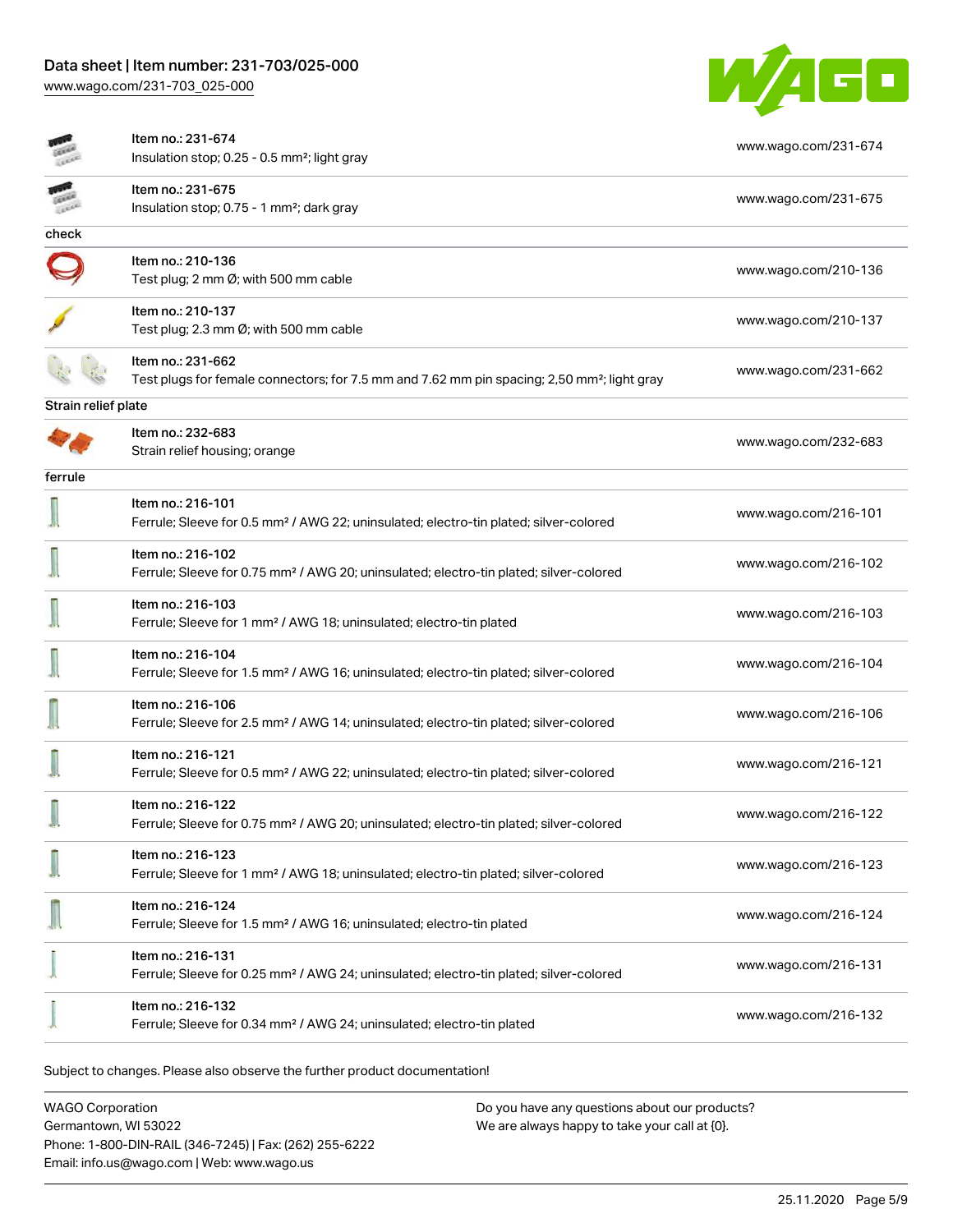## Data sheet | Item number: 231-703/025-000

[www.wago.com/231-703\\_025-000](http://www.wago.com/231-703_025-000)



|   | Item no.: 216-141                                                                                                                          |                      |
|---|--------------------------------------------------------------------------------------------------------------------------------------------|----------------------|
|   | Ferrule; Sleeve for 0.5 mm <sup>2</sup> / 20 AWG; uninsulated; electro-tin plated; electrolytic copper; gastight                           | www.wago.com/216-141 |
|   | crimped; acc. to DIN 46228, Part 1/08.92                                                                                                   |                      |
|   | Item no.: 216-142                                                                                                                          |                      |
|   | Ferrule; Sleeve for 0.75 mm <sup>2</sup> / 18 AWG; uninsulated; electro-tin plated; electrolytic copper; gastight                          | www.wago.com/216-142 |
|   | crimped; acc. to DIN 46228, Part 1/08.92                                                                                                   |                      |
|   | Item no.: 216-143                                                                                                                          |                      |
|   | Ferrule; Sleeve for 1 mm <sup>2</sup> / AWG 18; uninsulated; electro-tin plated; electrolytic copper; gastight                             | www.wago.com/216-143 |
|   | crimped; acc. to DIN 46228, Part 1/08.92                                                                                                   |                      |
|   | Item no.: 216-144                                                                                                                          |                      |
|   | Ferrule; Sleeve for 1.5 mm <sup>2</sup> / AWG 16; uninsulated; electro-tin plated; electrolytic copper; gastight                           | www.wago.com/216-144 |
|   | crimped; acc. to DIN 46228, Part 1/08.92; silver-colored                                                                                   |                      |
|   |                                                                                                                                            |                      |
|   | Item no.: 216-151                                                                                                                          | www.wago.com/216-151 |
|   | Ferrule; Sleeve for 0.25 mm <sup>2</sup> / AWG 24; uninsulated; electro-tin plated                                                         |                      |
|   |                                                                                                                                            |                      |
|   | Item no.: 216-152                                                                                                                          | www.wago.com/216-152 |
|   | Ferrule; Sleeve for 0.34 mm <sup>2</sup> / AWG 24; uninsulated; electro-tin plated                                                         |                      |
|   | Item no.: 216-201                                                                                                                          |                      |
|   | Ferrule; Sleeve for 0.5 mm <sup>2</sup> / 20 AWG; insulated; electro-tin plated; white                                                     | www.wago.com/216-201 |
|   |                                                                                                                                            |                      |
|   | Item no.: 216-202                                                                                                                          | www.wago.com/216-202 |
|   | Ferrule; Sleeve for 0.75 mm <sup>2</sup> / 18 AWG; insulated; electro-tin plated; gray                                                     |                      |
|   | Item no.: 216-203                                                                                                                          |                      |
|   | Ferrule; Sleeve for 1 mm <sup>2</sup> / AWG 18; insulated; electro-tin plated; red                                                         | www.wago.com/216-203 |
|   |                                                                                                                                            |                      |
|   | Item no.: 216-204                                                                                                                          |                      |
|   | Ferrule; Sleeve for 1.5 mm <sup>2</sup> / AWG 16; insulated; electro-tin plated; black                                                     | www.wago.com/216-204 |
|   |                                                                                                                                            |                      |
|   | Item no.: 216-221                                                                                                                          | www.wago.com/216-221 |
|   | Ferrule; Sleeve for 0.5 mm <sup>2</sup> / 20 AWG; insulated; electro-tin plated; white                                                     |                      |
|   | Item no.: 216-222                                                                                                                          |                      |
|   | Ferrule; Sleeve for 0.75 mm <sup>2</sup> / 18 AWG; insulated; electro-tin plated; gray                                                     | www.wago.com/216-222 |
|   |                                                                                                                                            |                      |
|   | Item no.: 216-223                                                                                                                          | www.wago.com/216-223 |
|   | Ferrule; Sleeve for 1 mm <sup>2</sup> / AWG 18; insulated; electro-tin plated; red                                                         |                      |
| n |                                                                                                                                            |                      |
|   | Item no.: 216-224                                                                                                                          | www.wago.com/216-224 |
|   | Ferrule; Sleeve for 1.5 mm <sup>2</sup> / AWG 16; insulated; electro-tin plated; black                                                     |                      |
|   | Item no.: 216-241                                                                                                                          |                      |
|   | Ferrule; Sleeve for 0.5 mm <sup>2</sup> / 20 AWG; insulated; electro-tin plated; electrolytic copper; gastight                             | www.wago.com/216-241 |
|   | crimped; acc. to DIN 46228, Part 4/09.90; white                                                                                            |                      |
|   | Item no.: 216-242                                                                                                                          |                      |
|   | Ferrule; Sleeve for 0.75 mm <sup>2</sup> / 18 AWG; insulated; electro-tin plated; electrolytic copper; gastight                            | www.wago.com/216-242 |
|   | crimped; acc. to DIN 46228, Part 4/09.90; gray                                                                                             |                      |
|   | Item no.: 216-243                                                                                                                          |                      |
|   | Ferrule; Sleeve for 1 mm <sup>2</sup> / AWG 18; insulated; electro-tin plated; electrolytic copper; gastight crimped; www.wago.com/216-243 |                      |
|   | acc. to DIN 46228, Part 4/09.90; red                                                                                                       |                      |
|   |                                                                                                                                            |                      |

Subject to changes. Please also observe the further product documentation!

WAGO Corporation Germantown, WI 53022 Phone: 1-800-DIN-RAIL (346-7245) | Fax: (262) 255-6222 Email: info.us@wago.com | Web: www.wago.us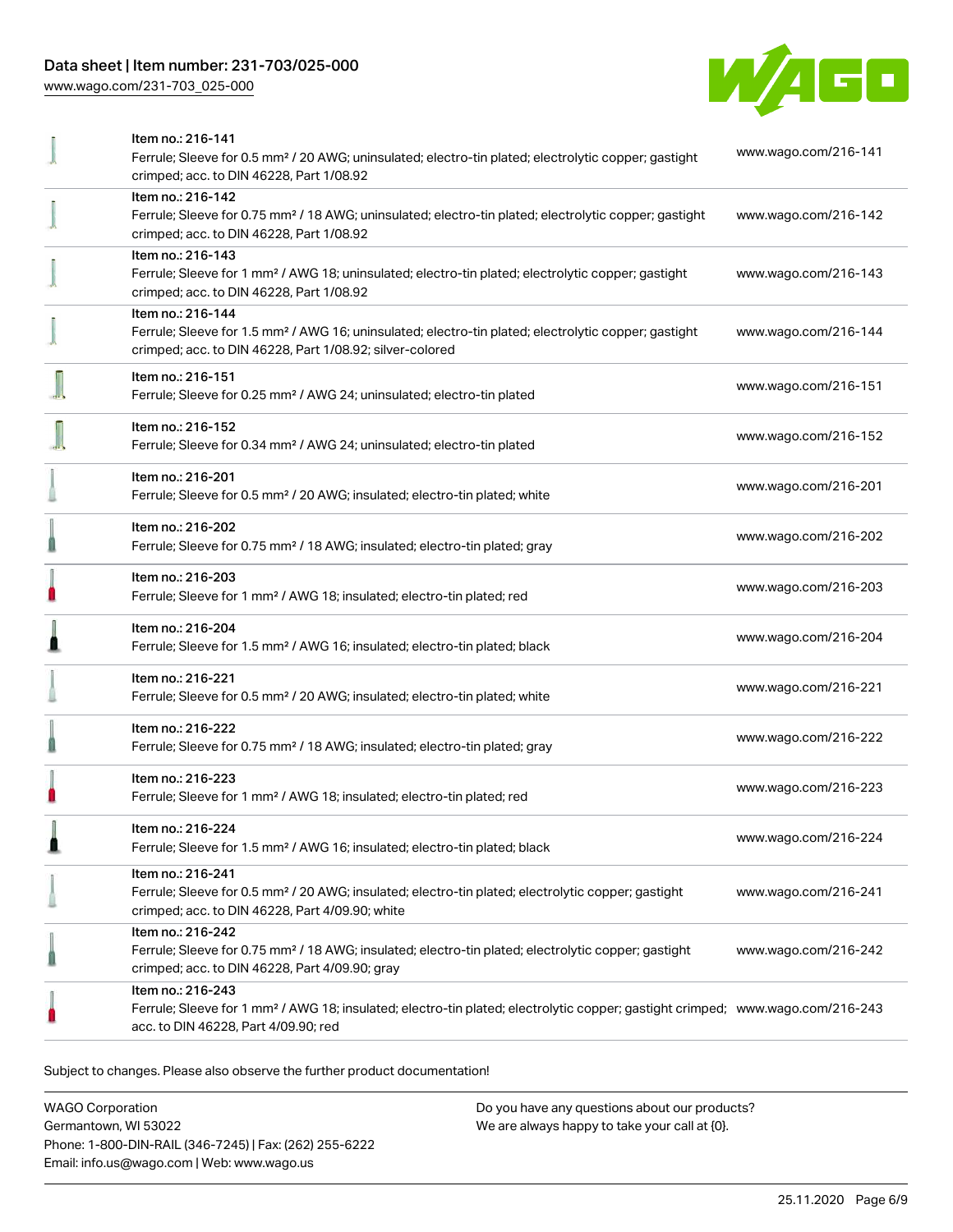[www.wago.com/231-703\\_025-000](http://www.wago.com/231-703_025-000)



|       | Item no.: 216-244                                                                                                                          |                      |
|-------|--------------------------------------------------------------------------------------------------------------------------------------------|----------------------|
|       | Ferrule; Sleeve for 1.5 mm <sup>2</sup> / AWG 16; insulated; electro-tin plated; electrolytic copper; gastight                             | www.wago.com/216-244 |
|       | crimped; acc. to DIN 46228, Part 4/09.90; black                                                                                            |                      |
|       | Item no.: 216-262                                                                                                                          |                      |
|       | Ferrule; Sleeve for 0.75 mm <sup>2</sup> / 18 AWG; insulated; electro-tin plated; electrolytic copper; gastight                            | www.wago.com/216-262 |
|       | crimped; acc. to DIN 46228, Part 4/09.90; gray                                                                                             |                      |
|       | Item no.: 216-263                                                                                                                          |                      |
|       | Ferrule; Sleeve for 1 mm <sup>2</sup> / AWG 18; insulated; electro-tin plated; electrolytic copper; gastight crimped; www.wago.com/216-263 |                      |
|       | acc. to DIN 46228, Part 4/09.90; red                                                                                                       |                      |
|       | Item no.: 216-264                                                                                                                          |                      |
|       | Ferrule; Sleeve for 1.5 mm <sup>2</sup> / AWG 16; insulated; electro-tin plated; electrolytic copper; gastight                             | www.wago.com/216-264 |
|       | crimped; acc. to DIN 46228, Part 4/09.90; black                                                                                            |                      |
|       | Item no.: 216-284                                                                                                                          |                      |
|       | Ferrule; Sleeve for 1.5 mm <sup>2</sup> / AWG 16; insulated; electro-tin plated; electrolytic copper; gastight                             | www.wago.com/216-284 |
|       | crimped; acc. to DIN 46228, Part 4/09.90; black                                                                                            |                      |
|       | Item no.: 216-301                                                                                                                          |                      |
|       | Ferrule; Sleeve for 0.25 mm <sup>2</sup> / AWG 24; insulated; electro-tin plated; yellow                                                   | www.wago.com/216-301 |
|       | Item no.: 216-302                                                                                                                          | www.wago.com/216-302 |
|       | Ferrule; Sleeve for 0.34 mm <sup>2</sup> / 22 AWG; insulated; electro-tin plated; green                                                    |                      |
|       | Item no.: 216-321                                                                                                                          | www.wago.com/216-321 |
|       | Ferrule; Sleeve for 0.25 mm <sup>2</sup> / AWG 24; insulated; electro-tin plated; yellow                                                   |                      |
|       | Item no.: 216-322                                                                                                                          |                      |
|       | Ferrule; Sleeve for 0.34 mm <sup>2</sup> / 22 AWG; insulated; electro-tin plated; green                                                    | www.wago.com/216-322 |
| tools |                                                                                                                                            |                      |
|       | Item no.: 231-131                                                                                                                          |                      |
|       | Push-button; loose                                                                                                                         | www.wago.com/231-131 |
|       | Item no.: 231-291                                                                                                                          |                      |
|       | Operating tool; loose; red                                                                                                                 | www.wago.com/231-291 |

## Downloads Documentation

| <b>Additional Information</b> |             |               |          |
|-------------------------------|-------------|---------------|----------|
| Technical explanations        | Apr 3, 2019 | pdf<br>3.6 MB | Download |
|                               |             |               |          |

#### Installation Notes

#### Conductor termination

Subject to changes. Please also observe the further product documentation!

WAGO Corporation Germantown, WI 53022 Phone: 1-800-DIN-RAIL (346-7245) | Fax: (262) 255-6222 Email: info.us@wago.com | Web: www.wago.us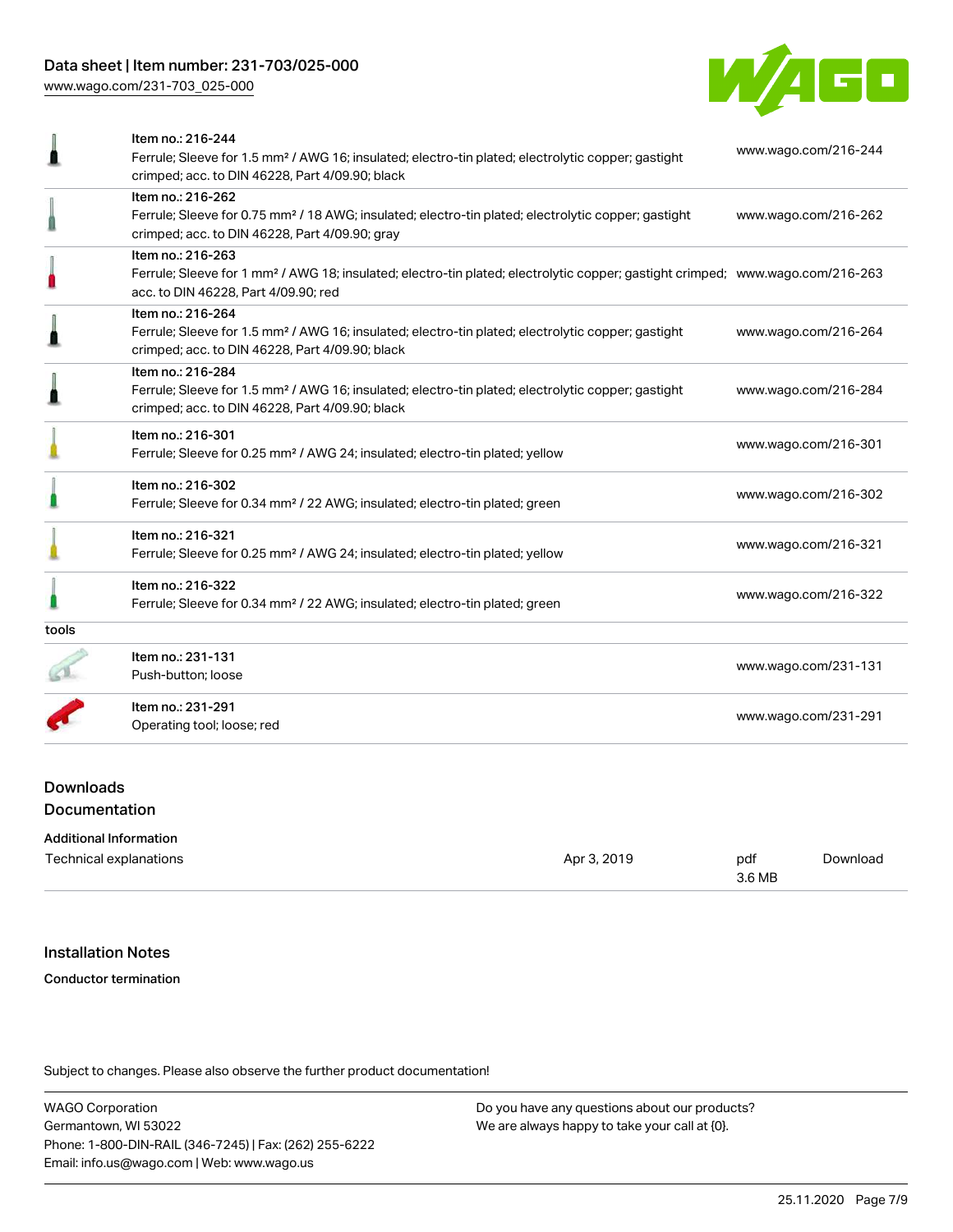



Inserting a conductor via 3.5 mm screwdriver – CAGE CLAMP® actuation parallel to conductor entry.



Inserting a conductor via 3.5 mm screwdriver – CAGE CLAMP® actuation perpendicular to conductor entry.



Inserting a conductor into CAGE CLAMP® unit via operating lever (231-291).



Inserting a conductor via operating tool.

#### Coding



Coding a female connector – removing coding finger(s).

#### **Testing**

Subject to changes. Please also observe the further product documentation!

WAGO Corporation Germantown, WI 53022 Phone: 1-800-DIN-RAIL (346-7245) | Fax: (262) 255-6222 Email: info.us@wago.com | Web: www.wago.us